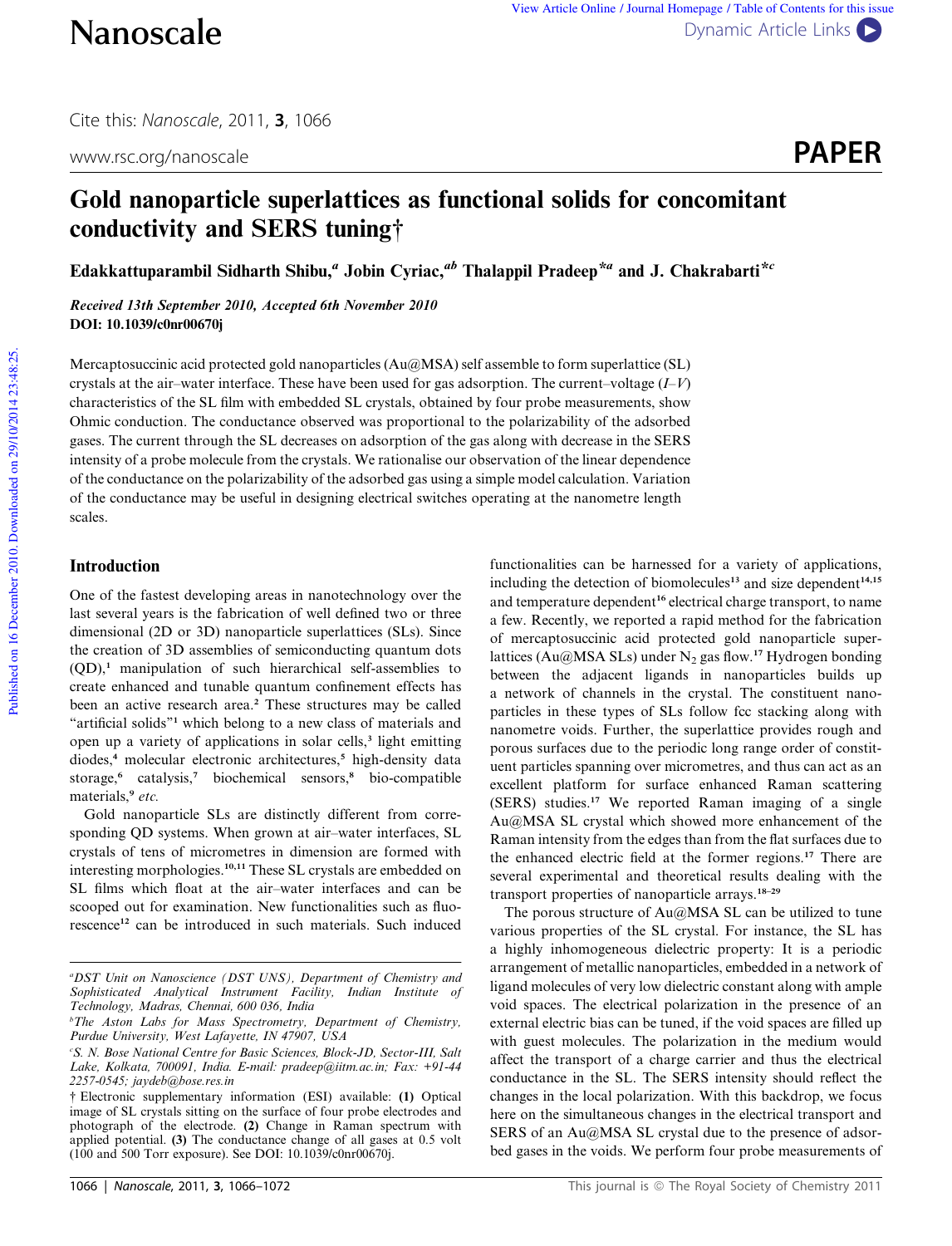the *I*–*V* characteristics and find that the conduction is Ohmic and is proportional to the polarizability of the adsorbed gas. We substantiate the coupling between the polarization field and the conductance by observing decrease in the SERS intensities on exposure to gases for a given bias voltage across the sample. Further, we show that the current through the SL can be controlled by exposure to gases due to changes in the conductance. All these changes are brought about reversibly. Finally, we calculate *via* simple electrostatics<sup>30</sup> the changes in the polarization of the medium in the presence of adsorbed gas atoms/ molecules to rationalize the qualitative features of the changes in conductance. We thus provide a molecular level understanding for the measured SL conductance, paving the way to control the electrical transport properties of the SL which is essential for different applications.

# Experimental

## Materials

All the chemicals were commercially available and used without further purification.  $HAuCl_4 \tcdot 3H_2O$ , methanol (GR grade) and ethanol (GR grade) were purchased from SRL Chemical Co. Ltd, India. NaBH<sub>4</sub> (>90%) and mercaptosuccinic acid (MSA, M. W.  $= 106$ ) were from Sigma Aldrich. Deionized (DI) water of resistivity  $> 18$  M $\Omega$  cm was used for all the experiments.

## Synthesis of Au@MSA

Au@MSA nanoparticles were synthesized using a reported protocol<sup>17</sup> with a few modifications. To a 50 mL methanolic solution (5 mM) of  $HAuCl_4 \cdot 3H_2O$ , 5 mM MSA was added (1 : 1 ratio, total volume of methanol was 200 mL). The mixture was cooled to  $0 °C$  in an ice bath for 30 min. Then, an aqueous solution of NaBH<sub>4</sub> (0.2 M, 50 mL), cooled to 0  $^{\circ}$ C, was injected rapidly into the above mixture under vigorous stirring. The mixture was allowed to react for another hour. The resulting precipitate was collected and washed repeatedly with methanol through centrifugal precipitation. Finally, the Au@MSA precipitate was dried and collected as a dark brown powder. Synthesis of Au@MSA SLs was done using our reported protocol.<sup>17</sup>

## Sample characterization

The samples have been characterized by different physical techniques. High resolution transmission electron microscopy (HRTEM) images have been collected using JEOL 3010 UHR instrument. The samples were observed at 200 keV to reduce electron beam induced damage. Scanning electron microscopy (SEM) and energy dispersive analysis of X-rays (EDAX) were carried out with a FEI QUANTA 200 instrument.

## Electrical measurements

Electrodes were fabricated on a silicon wafer by mask-assisted chemical vapour deposition of gold (four probes). Electrical leads were fixed onto gold pads using silver paste (SPI Supplies Inc). The SL film, scooped out from the air–water interface, was placed over the electrode with four probes spaced at  $\sim$ 70

Published on 16 December 2010. Downloaded on 29/10/2014 23:48:25. Published on 16 December 2010. Downloaded on 29/10/2014 23:48:25.

micrometres. Several SL crystals of  $\sim$ 5 micrometre edge length are embedded on a typical SL film. The entire electrode set-up was kept in a glass tube with a vacuum seal. The current response before and after the exposure of gas at constant voltage was monitored using a Keithley 2700 digital multimeter-data acquisition system. The entire assembly is shown in Scheme 1. The *I*–*V* characteristics were studied using the four probe method. Gases were admitted through the gas line shown in the schematic and pressures were monitored through a manometer. A constant probe voltage, ranging from 0.0 to 2.0 V, was applied across the contacts labelled A and B by adjusting the probe tips in the desired direction and the current was measured across the other two contacts C and D at constant temperature (room temperature). An optical image of SL crystals sitting on the surface of the four probe electrode is given in the electronic supplementary information (Fig. S1†). A photograph of an entire electrode is also shown (inset of Fig. S1†). The current through several SL crystals and the extended SL film is measured in this set-up. In the experiment, we measured current not potential, as we considered the possibility of using such materials for hand-held applications using battery sources.

#### Raman measurements

All the SERS measurements were done using crystal violet (CV) as the Raman marker molecule. The CV solutions were prepared in water at  $10^{-5}$  M concentrations. The electrode containing the SLs was dipped in the CV solution of required concentration for one hour. It was washed carefully three times with distilled water and dried under ambient conditions and was used for Raman measurements. This procedure results in the uniform coating of CV over SL films and ensured that excess molecules, if any, were washed away. After this, the electrical leads were fixed onto gold pads using silver paste (SPI Supplies Inc). The Raman spectrum and corresponding imaging have been done using a Witec GmbH confocal Raman spectrometer equipped with a 532 nm source with a spot size  $\leq 1$  µm. The laser has a maximum power of 40 mW. The excitation laser was focused using a  $100 \times$  objective and the signal was collected in a back-scattered geometry and guided to a Peltier-cooled charge coupled device (CCD) detector. The sample was mounted on a piezo-equipped scan stage to enable spectral imaging. All data presented throughout the manuscript are collected from the same electrode and same sample. Moreover, we have repeated the same set of experiments several times to ensure the reproducibility of the experimental set-up and the device. We have successfully obtained the same results more than five times in each crystal investigated. To ensure reproducibility in SERS measurements, we choose a SL crystal and capture an optical image at the specific location. After each Raman measurement, the position of the SL crystal was rechecked using the optical microscope. In such cases the data points are comparable. Original spectra were recovered at the end of the experiments ensuring stability of the Raman probe.

# Results and discussion

We present below the most essential characteristics of the SL crystals. Detailed analysis of these are presented elsewhere.<sup>12,13,17</sup>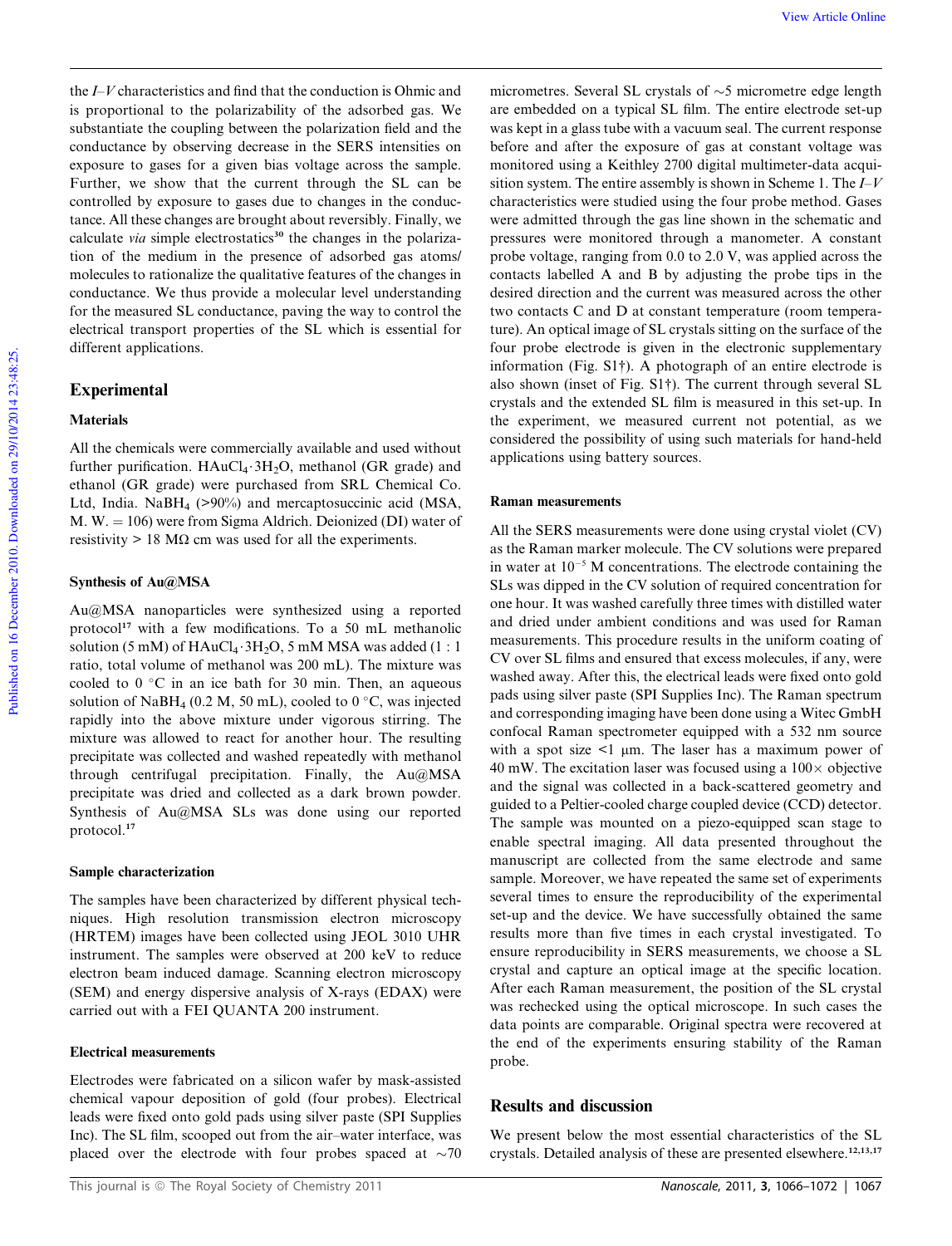

Scheme 1 Representation of the set-up used for measuring *I–V* characteristics of SLs. Triangles shown are SLs.

Fig. 1A shows a large area SEM image of SL crystals prepared from monodisperse truncated octahedral particles of  $\sim 8.5$  nm in diameter, showing several triangular morphologies. The SL crystals, marked with circles, are placed over an SL film. Arrangement of the nanoparticles in the SL film, analyzed by HRTEM, shows cubic close packing with an interparticle spacing of 10.4 nm (inset a1 in Fig. 1A). The same arrangement exists in the crystal also. The electron beam transmission is adequate only at the edges of the crystal and the lattice is clearly visible there. In the images, a  $[110]_{SL}$  projection of the unit cell of the SL is represented by a rectangular box, where the subscript SL indicates the reflections from the SL. The particles are of



Fig. 1 (A) Large area SEM image of Au@MSA SLs embedded on an SL film. Inset (a1) shows HRTEM image of the edge of a SL crystal showing the periodic arrangement of nanoparticles with an inter-particle distance of 10.4 nm.  $[110]_{SL}$  projection of the unit cell of the SL is represented by a rectangular box, where the subscript SL indicates the reflections from the SL. (B) The EDAX spectrum of SL crystal is shown in Fig. 1B. Si and Sn lines are due to the ITO substrate used for SEM/EDAX imaging. The corresponding EDAX maps of the same triangle using Au M $\alpha$  and S K $\alpha$  are given in insets (b2 and b3). (C) The color coded Raman image of SL crystal collected from an area of  $12 \mu m \times 12 \mu m$  using the intensities of CV features in the 200 to  $2000$  cm<sup>-1</sup> window.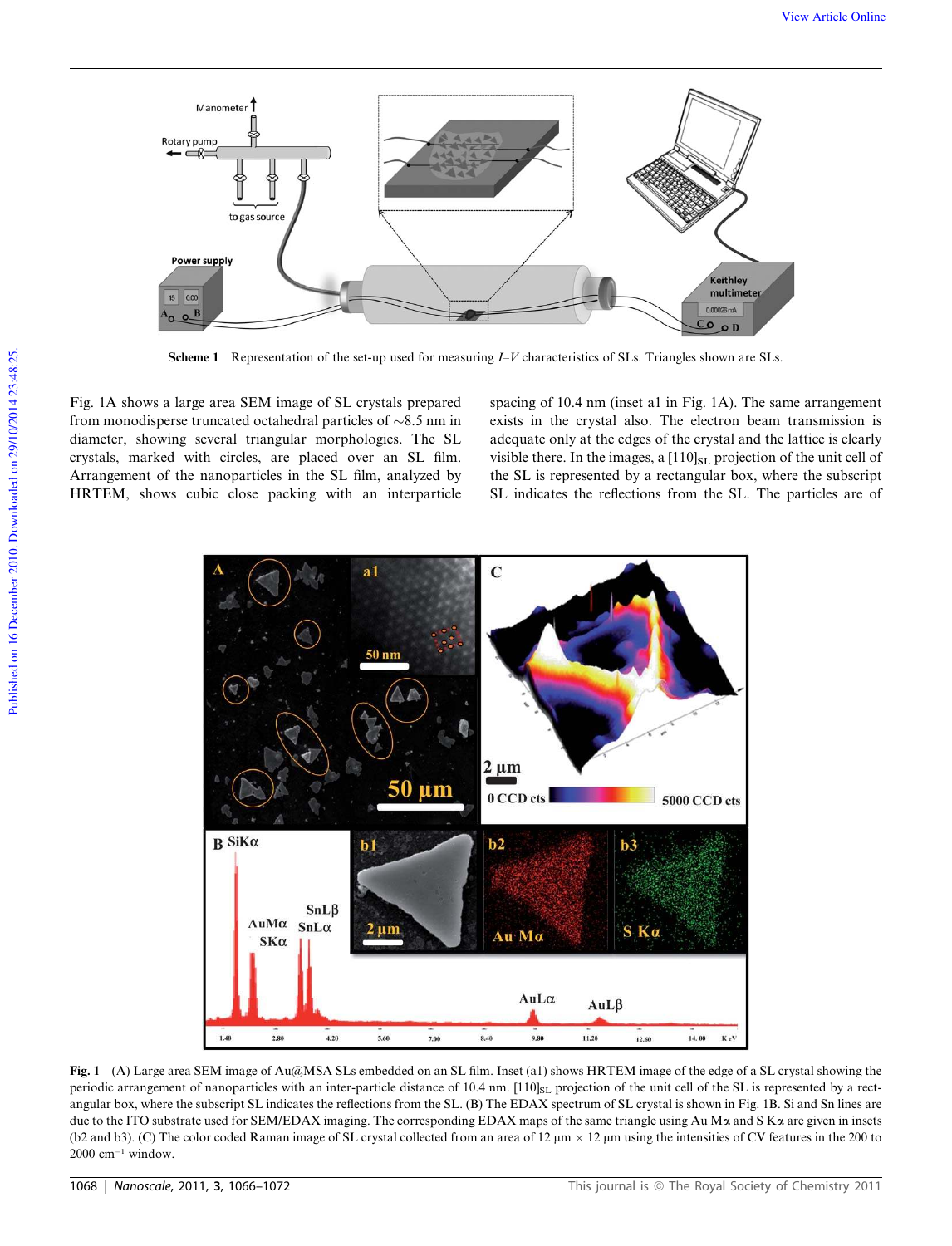8.5 nm core diameter and, considering a length of 0.7 nm for the MSA monolayer, the effective diameter of the particle including the monolayer is  $\sim$ 9.2 nm. This suggests that there are tetrahedral and octahedral voids of 1.0 and 1.9 nm radii, respectively. These pores are adequate to accommodate small molecules. Stacking of the nanoparticles in the 3D superlattices has been characterized by small angle X-ray scattering (SAXS), which is reported elsewhere.<sup>17</sup> The constituent gold nanoparticles are stacked in a fcc pattern rather than hcp. The inter-planar spacing for  $(111)$  and  $(220)$  of Au $@MSA$  SL are 10.5 and 6.4 nm, respectively, which is in good agreement with the HRTEM data, as mentioned above. The spatial distribution of gold in the SL film was analyzed by elemental mapping of a single crystal using energy dispersive analysis of X-rays (EDAX). Fig. 1B shows the EDAX spectrum collected from the triangular SL, shown in Fig. 1B-b1. EDAX mapping has been done using Au Ma, and S Ka and the images are shown in Fig. 1B-b2 and b3. The SL crystals are Raman active<sup>17</sup> and SERS from them was used to obtain corresponding Raman images. The Raman image of a single crystal (of  $\sim$ 7 µm edge length) is shown in Fig. 1C. The integration time used for imaging was 0.04 s and the area imaged was  $12 \mu m \times 12 \mu m$ . In this image, yellow regions have maximum Raman intensity and black regions have minimum intensity. The SERS intensity of the SL crystals is different at edges and surfaces due to the difference in the enhancement of electric field at these locations.<sup>17</sup>

We measured the *I*–*V* characteristics of the SL samples upon exposure to different gases at 500 torr. The *I*–*V* characteristics (Fig. 2) show a linear response for all the four gases  $(O_2, Ar, N_2)$ and  $CO<sub>2</sub>$ ). Details of the response for all the gases are given in a log-log plot in Fig. 2A. The log-log plots show a slope of nearly 1.0 ensuring a linear dependence of *I* on *V*. The linear response ensures Ohmic conduction in the system, the slope of the *I*–*V* trace being the conductance. The polarizability values of all the gases used for the experiments are given in the table (inset in Fig. 2B). The conductance *vs.* polarizability of the gas is shown in Fig. 2B. This clearly indicates that the conductance decreases linearly with the polarizability of the adsorbed gases.

The SERS intensity should show sensitivity to the polarization induced by different adsorbed gases. To this end, we performed SERS studies of Au@MSA SL crystals at two different pressures, namely 500 and 100 Torr of  $CO<sub>2</sub>$ , using CV as an analyte at a bias voltage of 1.5 V. The data in Fig. 3A show a decrease in intensity of Raman signals with gas pressure. Clearly, at  $10^{-2}$ Torr (vacuum), there is no  $CO<sub>2</sub>$  gas for adsorption and hence SERS intensity from the SL crystals is high. But upon exposing the SL crystals to the gas, the SERS intensity decreases with gas pressure and time; the drop in Raman intensity is more substantial at 500 Torr. The change in intensity follows the reverse trend upon evacuation of the set-up as well. Thus, gas exposure and consequent change in SERS is reversible. Note that the Raman peak positions show no change. We collect the time dependent SERS from the same crystals under 500 Torr  $CO<sub>2</sub>$ with exposure time; the data are given in Fig. 3B. The Raman spectral intensity changes with time and a steady intensity is observed after 800 s. We measured the Raman spectra under 500 Torr of different gases and plotted the Raman intensity of the 1170 cm<sup>-1</sup> peak at the steady value *vs*. polarizability of the gases (Fig. 3C). The repeated exposures of gases and complete



Fig. 2 (A) Plot of log current (mA) *vs.* log voltage (V) of the SL crystals upon exposure to gases,  $O_2$ , Ar,  $N_2$ , and  $CO_2$  at 500 torr. (B) Conductance (slope of *I vs. V*, in mA  $V^{-1}$ ) *vs.* polarizability (cm<sup>2</sup>  $V^{-1}$ ) of the corresponding gases. Table in the inset shows the polarizability of all the four gases under consideration.

reversibility of signal suggest that there is nothing significantly changing with the CV-nanoparticle interaction. If there were substantial effects on the interactions as a result of gas molecules, some of the CV molecules may have desorbed and that would have caused some change in the Raman intensity. As this has not happened, we believe that no change has occurred near the particles. Several measurements have been conducted on the same crystals over extended periods, spread over several days, and no measurable change was seen. All the changes are instantaneous and completely reversible. All of these point to a screening effect and not a change in the nature of adsorption of CV. The plot shows that the intensity decreases linearly with polarizability of adsorbed gases, following the same trend as the conductance. We also observed some sensitivity of the Raman intensities to the applied potential (data given in electronic supplementary information, Fig. S2†).

The change in conductance under gas adsorption implies that current through the SL can be controlled by exposing it to gases. The current upon exposure to different gases, at a given pressure, is shown in Fig. 4A for an applied potential of 1.5 V. SLs were initially maintained in vacuum and a were then exposed to a series of gases at a pressure of 100 Torr and at a potential of 1.5 V, over several cycles with an exposure time of 5 min per cycle (Fig. 4A). The set-up was evacuated again for 5 min and then exposed to gas repeatedly. We find a small drop in the current upon gas exposure. However, the current does not seem to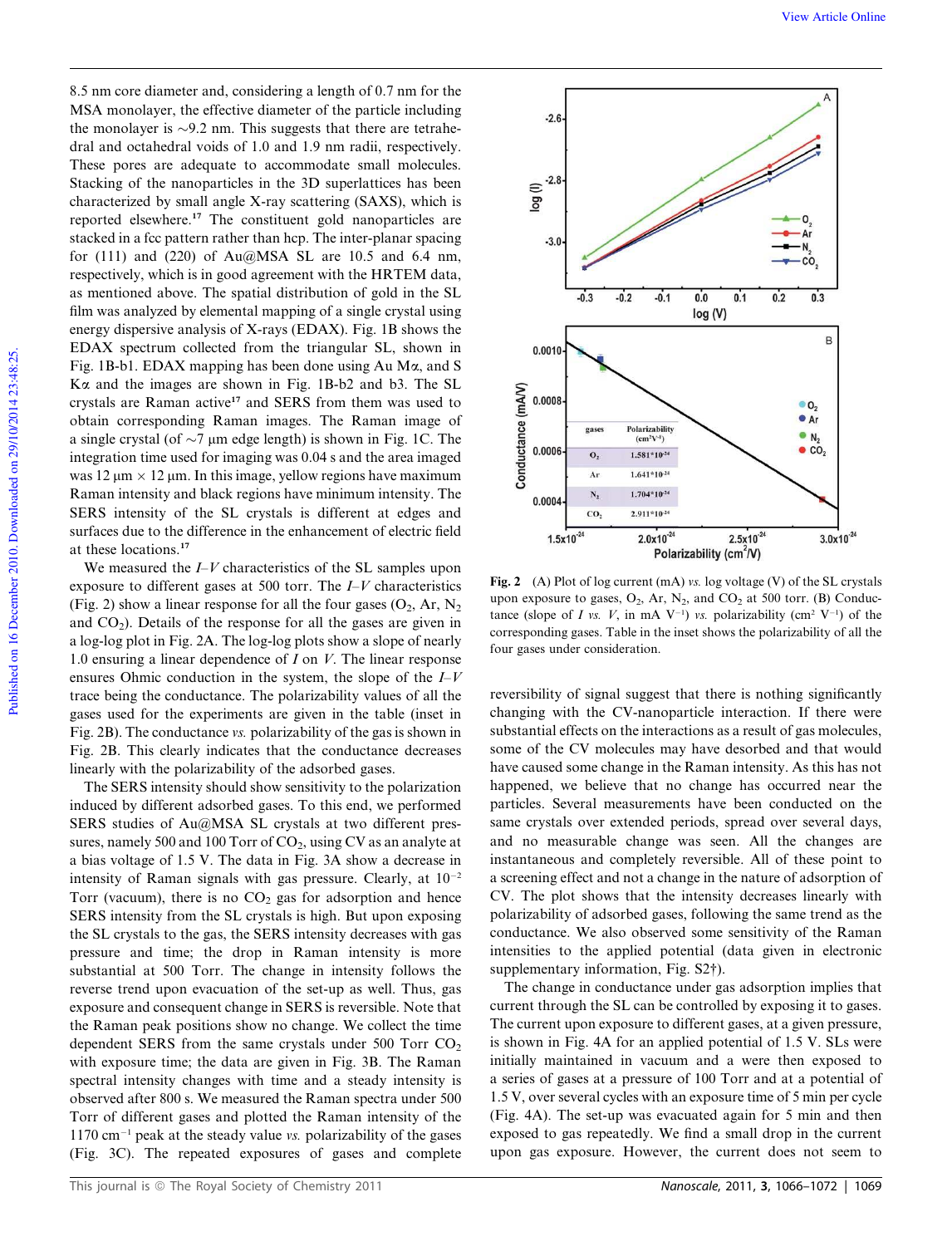

Fig. 3 (A) SERS spectrum collected at different concentrations of  $CO<sub>2</sub>$ . (B) Change in SERS intensity of Au@MSA SL crystals under 500 Torr of CO<sup>2</sup> at different time intervals. (C) Change in Raman intensity *vs.* polarizability of gases at 500 Torr  $(O_2, Ar, N_2$  and  $CO_2$ ).

saturate with exposure time. The same experiment was conducted with 500 Torr for all the gases. The current drops substantially within a very short time  $(\sim 10 \text{ s})$ , eventually reaching a steady value, the magnitude being dependent on the gas. This steady state value obtained at 500 Torr is used in Fig. 2A. The current drops more for  $CO<sub>2</sub>$  than for other gases, the sequence being carbon dioxide, nitrogen, argon and oxygen, as can be seen in the data in Fig. 4B. Raman spectra of adsorbed CV were measured simultaneously as the current was monitored. The variation in the spectral intensity for the peak at  $1170 \text{ cm}^{-1}$ and current follow the same trend as shown in Fig. 4C. In the Figure, the Raman intensities have been scaled to bring them to the same range as the current. Similar responses were found for the other bands too. This observation clearly establishes that changes in the polarization in the crystal that leads to the variation in the SERS intensity causes the observed effects in the electrical conductance as well. At a low voltage (0.5 V), the response was very poor for all the gases and the data are given in the ESI (Fig. S3†).

# Theory

Simple electrostatics<sup>30</sup> gives insight into the experimental observations. Let us calculate how the polarization in the medium is affected by that of the adsorbed gases. We consider for simplicity a situation, schematically shown in Fig. 4D, where a unit cell consists of a metal sphere of diameter *a*, representing a gold nanoparticle which is surrounded by a coating of monolayer of spatial extent *l*, followed by adsorbed gas molecules of diameter *d.* The schematic diagram in Fig. 4D does not represent the actual number of the adsorbed molecules. The electrodes are infinitely removed along the *z*-axis, generating a uniform external electric field, *E*<sup>0</sup> parallel to the *z*-axis. The polarization of the monolayer protected gold nanoparticles is given by  $a^3 \varepsilon_c[(\varepsilon_N \epsilon_C$ / $(\epsilon_N + 2\epsilon_C)E_0$ ;  $\epsilon_N$  and  $\epsilon_C$  are the dielectric constants of the nanoparticle and the monolayer chains. For a metal, the dielectric constant can be taken to diverge,  $\varepsilon_N \gg \varepsilon_C$  (ref. 30), in which case the polarization dipole due to the metal sphere is simply given by  $(a^3 \varepsilon \sqrt{2})E_0$ . The polarization is large for spheres of a few nanometres in size. The polarization field modifies the local field in the system. The electric field at a point  $(r, \Theta)$  is given by  $E(r, \Theta)$  $\Theta$ ) =  $E_0$ cos ( $\Theta$ )(1 –  $a^3 \varepsilon_0/2r^3$ ). The gas molecule adsorbed in the system is polarized by this modified electric field. Let us consider the situation close to the *z*-axis for simplicity. The polarized dipole moment of the adsorbed molecule produces an extra electric field that opposes this local electric field, and is given by p  $= \alpha E_{pol}$  where  $E_{pol}$  is the polarization field, *E* at  $r = a/2 + l + d/2$ . We set  $cos(\Theta) = 1$  for the electric field along the *z*-axis.  $\alpha$  is the polarizability of the gas molecule. Considering the contribution due to the polarizations of *n* such adsorbed molecules in the vicinity of the nanoparticle, we get the net electric field given by  $E_{\text{net}} = E(r = z, \Theta = 0) - 3\eta \epsilon c/[z^3(2 + \epsilon c)]$ . The second term is due to the extra polarization of the adsorbed molecules that opposes the existing electric field and is proportional to the polarizability of the adsorbed molecule. This term can be appreciable due to a couple of factors: (1) The term depends on the local polarization field which could be large for nanometre sized particles. (2) It depends on *n*, which in turn depends on the density of the adsorbed molecules and the volume of the porous region. The density of the adsorbed molecules is given by the fugacity of the adsorbed molecules in the pore which must be the same in equilibrium as that in the reservoir where from adsorption takes places, the latter being proportional to the pressure. Note that *n* can be large for large pressures and large porous volumes. These two factors make the additional polarization due to the adsorbed molecules not negligible compared to the local field due to the capped metal nanoparticles. The net field  $E_{net}$  is appreciable to overcome the thermal motion of the charged carrier to result in the drift velocity  $v = -eE_{\text{net}}/\gamma$ ,  $\gamma$  being the damping coefficient in the medium. Note that the drift velocity is proportional to  $E_0$ , implying Ohmic conduction of the charge, the proportionality factor being the conductance. Several qualitative features are noteworthy: (1) The conductance decreases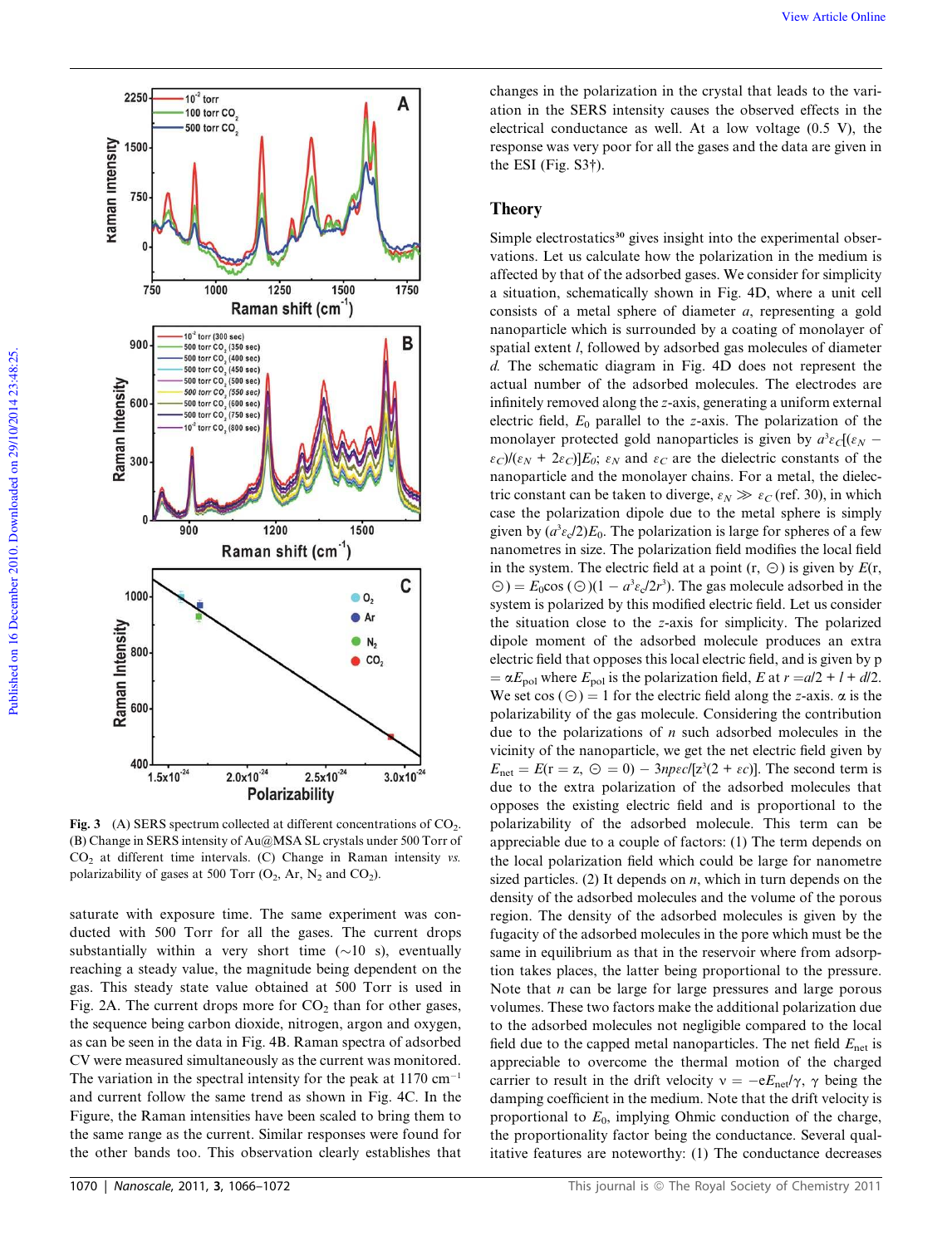

Fig. 4 Conductance changes of SLs (1.5 V) under the exposure of (A) 100 Torr and (B) 500 Torr of O<sub>2</sub>, Ar, N<sub>2</sub> and CO<sub>2</sub>, respectively. (C) Comparison of change in Raman intensity of the  $1170 \text{ cm}^{-1}$  band and current upon exposure to 500 Torr CO<sub>2</sub>, performed simultaneously. The Raman intensities have been scaled so that the data points are comparable with current and on the same scale. (D) Cartoon representation of gas molecules adsorbed on the surface of nanoparticles in SLs.

due to the polarization of the adsorbed gas, the decrease being proportional to  $\alpha$ , as observed in the experiments. (2) The local electric field  $E_{\text{net}}$  depends on *n*. *n* could be determined from the adsorption isotherm at a given chemical potential. One expects *n* to increase with the external pressure, implying that the change in conductance would be larger for a larger pressure. The change in current in the experiments is significant at higher gas pressures (500 Torr). At lower exposures (100 Torr) we find that there is significant variation of current with the time of exposure. This suggests that there could be additional factors responsible for the current response at lower exposures, which may be occupancy of different sites, diffusion in the lattice, *etc.* (3) The Raman intensity depends on the local electric field,  $E_{\text{net}}$ . Thus the change in the Raman intensity with pressure and different gases can be understood from the variation of  $E_{\text{net}}$  with  $\alpha$  and *n*.

# **Conclusions**

We have shown that the conductance of  $Au@MSA$  SL crystals is sensitive to adsorption of gases. The conductance, obtained from the *I*–*V* characteristics *via* four probe measurements, is proportional to the polarization of the adsorbed gases. The change in conductance is reflected in the change in current and its coupling to the polarization of the medium is demonstrated by the changes in the SERS intensity. The proportionality between the conductance and the polarization has been rationalized on the basis of simple electrostatic calculations where the charge carrier upon biasing experiences the polarization fields of different constituents of the system. The change in conductance with polarization of the adsorbed gas may be useful in finding new applications of such artificial solids. Direct measurement of the incorporation of molecules by Raman spectra of the probe molecules and their sensitivity to very small pressure variations is

interesting. This may prove Raman spectroscopy as a sensitive tool for gases which are not by themselves Raman active. As nanoparticle dimension can be varied with proper choice of the core and the monolayer shell, solids with variable pore sizes may be created allowing sensing and detection of specific gases.

# Acknowledgements

We thank the Nano Mission of the Department of Science and Technology (DST), Government of India for constantly supporting their research program on nanomaterials. Thanks are due to Mr Soumabha Bag for the help in Raman measurements. E. S. S. thanks the University Grants Commission (UGC) for a research fellowship.

## **References**

- 1 C. B. Murray, C. R. Kagan and M. G. Bawendi, *Science*, 1995, 270, 1335–1338.
- 2 C. P. Collier, T. Vossmeyer and J. R. Heath, *Annu. Rev. Phys. Chem.*, 1998, 49, 371–404.
- 3 I. Gur, N. A. Fromer, M. L. Geier and A. P. Alivisatos, *Science*, 2005, 310, 462–465.
- 4 M. Achermann, M. A. Petruska, S. Kos, D. L. Smith, D. D. Koleske and V. I. Klimov, *Nature*, 2004, 429, 642–646.
- 5 S. A. Maier, P. G. Kik, H. A. Atwater, S. Meltzer, E. Harel, B. E. Koel and A. A. Reguicha, *Nat. Mater.*, 2003, 2, 229–232.
- 6 J. Hoinville, A. Bewick, D. Gleeson, R. Jones, O. Kasyutich, E. Mayes, A. Nartowski, B. Warne, J. Wiggins and K. Wong, *J. Appl. Phys.*, 2003, 93, 7187–7189.
- 7 J. Grunes, J. Zhu, E. A. Anderson and G. A. Somorjai, *J. Phys. Chem. B*, 2002, 106, 11463–11468.
- 8 K. Motesharei and D. C. Myles, *J. Am. Chem. Soc.*, 1998, 120, 7328– 7336.
- 9 J. Spinke, M. Liley, H.-J. Guder, J. Angermaier and W. Knoll, *Langmuir*, 1993, 9, 1821–1825.